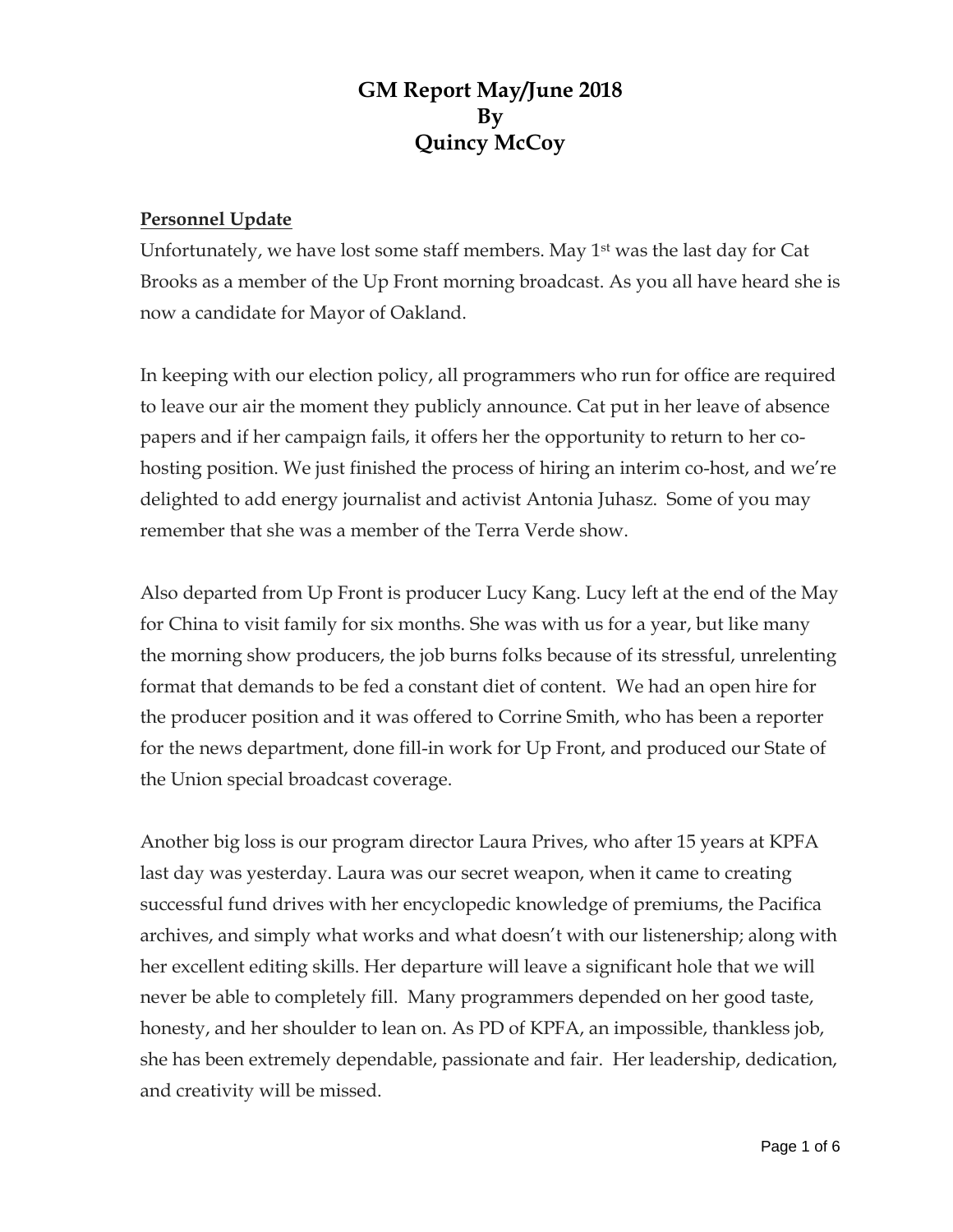Yet when one door closes another window of opportunity opens. I've had a goal to lessen the PD's load by hiring someone specifically for pledge drives, to wrangle programmers and keep our fund drives organized, stimulating and successful. Of course, the perfect person for this is a development director, which we can't afford at the moment; but fortunately, a former KPFA subscription person, Brooke Caputo, who has been working part-time as a development director, has agreed to come back and run our drives. When Brooke left subscriptions, the reason why we didn't totally collapse was because of the strong systems she had created, that we still utilize today.

With Brooke on board, it was easy to convince Kevin Cartwright to step in as interim PD. Kevin who has been overseeing the music programmers, off-air partnerships and website marketing and social media will add administrating the troops to his job description.

# **Fund Raising**

April 15th Birthday Membership Drive focused on gaining new members raised nearly \$37 thousand dollars. After the drive, our total members are now 16,312. Our new total of Allies is 1,128. We will check our membership totals again after the ongoing Spring Drive.

| <b>KPFA-FM 94.1</b>                                   |                                |                 |                             |                                |                         |  |
|-------------------------------------------------------|--------------------------------|-----------------|-----------------------------|--------------------------------|-------------------------|--|
| 69th BIRTHDAY DRIVE 2018 Pledge Drive (Fri., 4/13/18) |                                |                 |                             |                                |                         |  |
| As of 5/18/18                                         |                                |                 |                             |                                |                         |  |
|                                                       | <b>DOLLAR AMOUNTS</b>          |                 |                             |                                |                         |  |
| <b>GOAL:</b>                                          | <b>TOTAL</b><br><b>PLEDGED</b> | <b>ACHIEVED</b> | <b>TOTAL</b><br><b>PAID</b> | <b>FULFILL-</b><br><b>MENT</b> | UN-<br><b>FULFILLED</b> |  |
| \$40,000                                              | \$36,846                       | 92.1%           | \$8,128                     | 22.06%                         | \$28,718                |  |
|                                                       | <b>PLEDGED</b>                 |                 | PAID                        |                                |                         |  |
| <b>BY PURPOSE</b>                                     | \$                             | % of TTL        | \$                          | $%$ of<br><b>TTL</b>           | <b>UNFULFILLED</b>      |  |
| <b>Acquisitions -</b><br>New members                  | 4,396                          | 11.9%           | 1,775                       | 21.2%                          | 2,621                   |  |
| Renewals -<br>Within 3-mo of exp.                     | 6,616                          | 18.0%           | 1,405                       | 16.5%                          | 5,211                   |  |

| <b>BY PURPOSE</b><br><b>FRAFR</b><br>PAID<br>11.711.75<br>INFL<br>. .<br>.LE L<br>jii |
|---------------------------------------------------------------------------------------|
|---------------------------------------------------------------------------------------|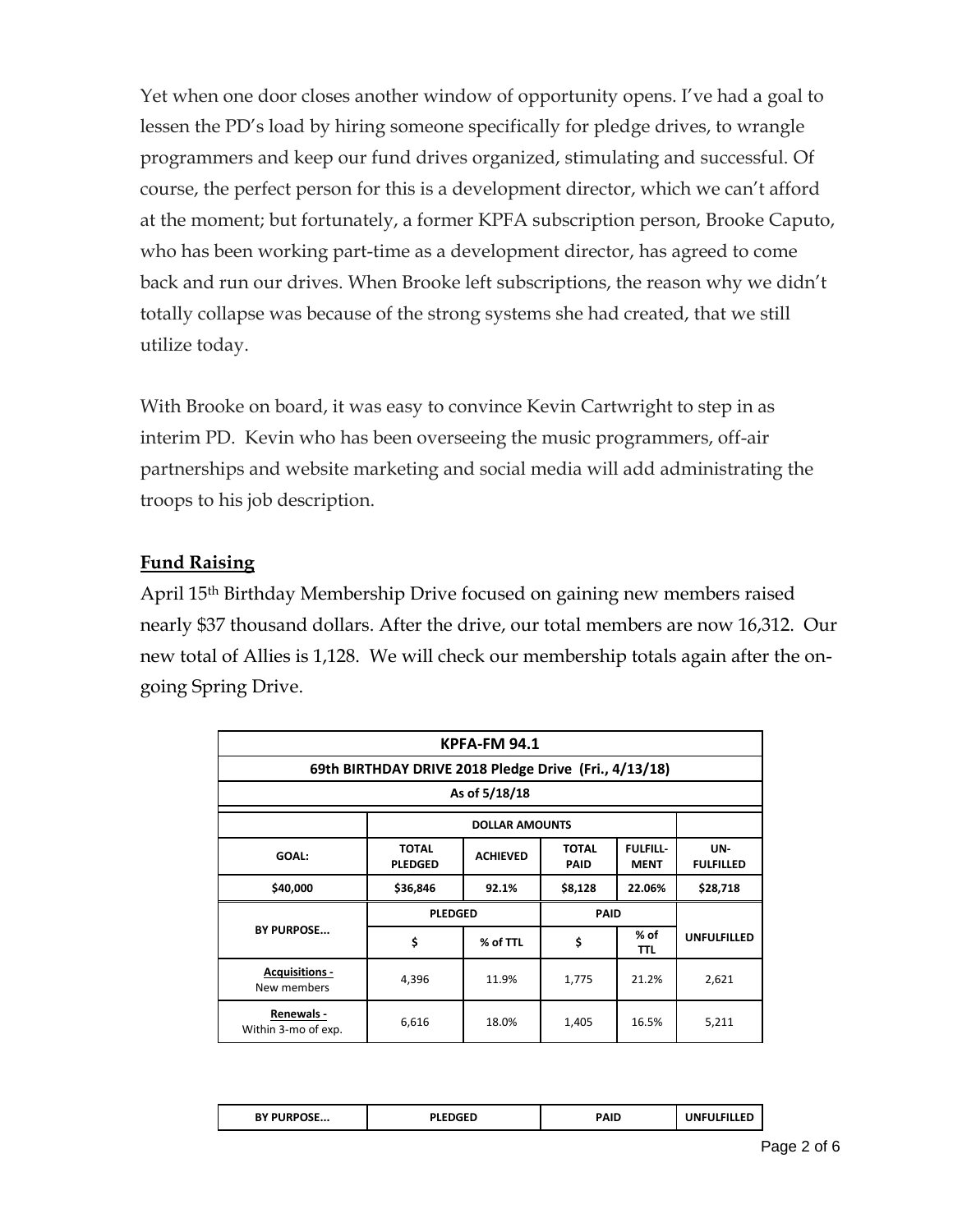|                                                                                                                                                                                                                                                                                                                                                                                           | \$       | % of TTL | \$      | $%$ of<br><b>TTL</b> |          |  |
|-------------------------------------------------------------------------------------------------------------------------------------------------------------------------------------------------------------------------------------------------------------------------------------------------------------------------------------------------------------------------------------------|----------|----------|---------|----------------------|----------|--|
| Rejoins -<br>Lapsed memberships                                                                                                                                                                                                                                                                                                                                                           | 6,872    | 18.7%    | 1,799   | 18.6%                | 5,073    |  |
| <b>Add'l Gifts -</b><br>Repeating FD donors                                                                                                                                                                                                                                                                                                                                               | 18,962   | 51.5%    | 3,149   | 43.7%                | 15,813   |  |
| <b>TOTALS</b>                                                                                                                                                                                                                                                                                                                                                                             | \$36,846 | 100%     | \$8,128 | 100%                 | \$28,718 |  |
|                                                                                                                                                                                                                                                                                                                                                                                           |          |          |         |                      |          |  |
| INSTALLMENT/<br><b>SUSTAINING PLANS *:</b>                                                                                                                                                                                                                                                                                                                                                | \$26,090 | 70.8%    | \$65    | 0.8%                 | \$26,025 |  |
| <b>LUMP-SUM PLEDGES:</b>                                                                                                                                                                                                                                                                                                                                                                  | \$10,756 | 29.2%    | \$8,063 | 99.2%                | \$2,693  |  |
| <b>TOTALS</b>                                                                                                                                                                                                                                                                                                                                                                             | \$36,846 | 100%     | \$8,128 | 100%                 | \$28,718 |  |
| * Installment/ Sustaining Plans are 70.8% of the total pledges. However, they don't get charged/paid<br>for the first time/first payment until 5/21/18, therefore, the current "paid" figure looks very low.<br>Lump-Sum Pledges are 29.2% of the total pledges, but 99.2% of those were already paid. Now we<br>wait until (hopefully) all the Installment/ Sustaining payments come in. |          |          |         |                      |          |  |

# **Spring Fund Drive**

All the non-profit radio stations in the market were conducting their pledge drives so our donations were a little less than usual. Thankfully donations did pick up during the week after.

#### **KPFA-FM 94.1**

#### **SPRING DRIVE 2018 Pledge Drive (Tues., 5/8 thru Fri., 5/25/18)**

**As of 6/13/18**

|           | <b>DOLLAR AMOUNTS</b>          |                 |                             |                                |                         |
|-----------|--------------------------------|-----------------|-----------------------------|--------------------------------|-------------------------|
| GOAL:     | <b>TOTAL</b><br><b>PLEDGED</b> | <b>ACHIEVED</b> | <b>TOTAL</b><br><b>PAID</b> | <b>FULFILL-</b><br><b>MENT</b> | UN-<br><b>FULFILLED</b> |
| \$620,000 | \$583,998                      | 94.2%           | \$396,617                   | 67.91%                         | \$187,380               |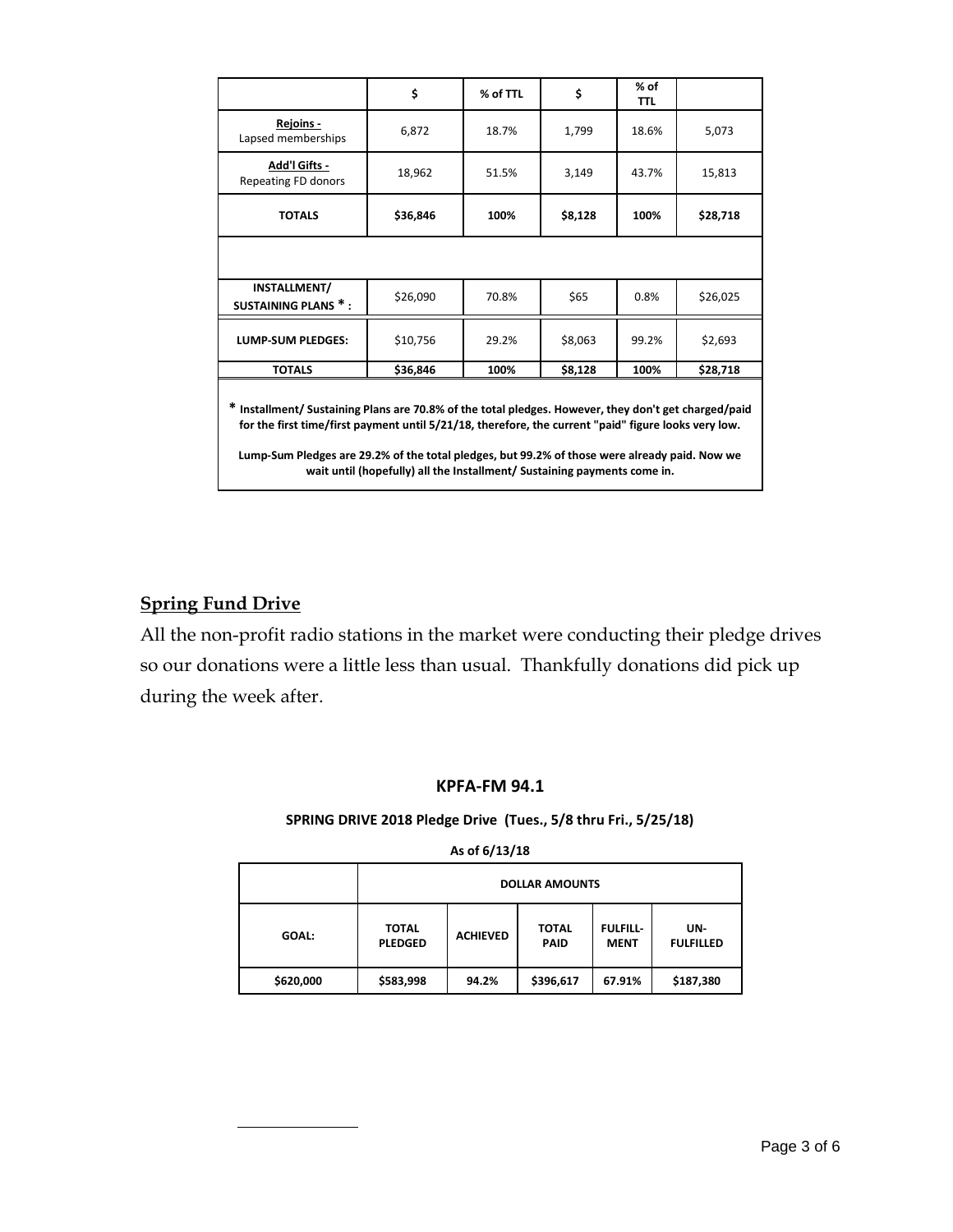| <b>BY PURPOSE</b>                           | <b>PLEDGED</b> |          | PAID      |          | <b>UNFULFILLED</b> |
|---------------------------------------------|----------------|----------|-----------|----------|--------------------|
|                                             | \$             | % of TTL | \$        | % of TTL |                    |
| <b>Acquisitions -</b><br>New members        | 99,814         | 17.1%    | 69,433    | 21.2%    | 30,381             |
| Renewals -<br>Within 3-mo of exp.           | 95,903         | 16.4%    | 66,813    | 16.5%    | 29,090             |
| Rejoins -<br>Lapsed memberships             | 125,501        | 21.5%    | 88,004    | 18.6%    | 37,497             |
| <b>Add'l Gifts -</b><br>Repeating FD donors | 262,779        | 45.0%    | 172,367   | 43.7%    | 90,412             |
| <b>TOTALS</b>                               | \$583,998      | 100%     | \$396,617 | 100%     | \$187,380          |

| INSTALLMENT/<br><b>SUSTAINING PLANS *:</b>                                                                                                                                                              | \$77,648  | 13.3%       | \$0       | 0%     | \$77,648         |  |
|---------------------------------------------------------------------------------------------------------------------------------------------------------------------------------------------------------|-----------|-------------|-----------|--------|------------------|--|
| LUMP-SUM PLEDGES:                                                                                                                                                                                       | \$506,349 | 86.7%       | \$396,607 | 67.91% | \$109,742        |  |
| <b>TOTALS</b>                                                                                                                                                                                           | \$583,998 | <b>100%</b> | \$396,607 | 67.91% | <u>\$187.390</u> |  |
| * Installment/ Sustaining Plans are 13.3% of the total pledges. However, they don't get<br>charged/paid for the first time/first payment until 6/20/18, therefore, the ZERO has been<br>"paid" to-date. |           |             |           |        |                  |  |

**Lump-Sum Pledges are 86.7% of the total pledges, but 67.91% of those were already paid. Now we wait until (hopefully) all the Installment/ Sustaining payments come in.**

# **Tech and Operations**

Our Operations staff held department meetings on improving communication, easing technical pain-points, and expanding cooperative professional relationships within and outside of the department.

There has been a clearing out the engineering offices and closets of obsolete equipment opening up work and storage space. There has been another network infrastructure upgrade for recording video of musicians in our performance space. An outside, independent, free assessment was made as to the state of the audio production facilities. Regular maintenance and pain points are being addressed. The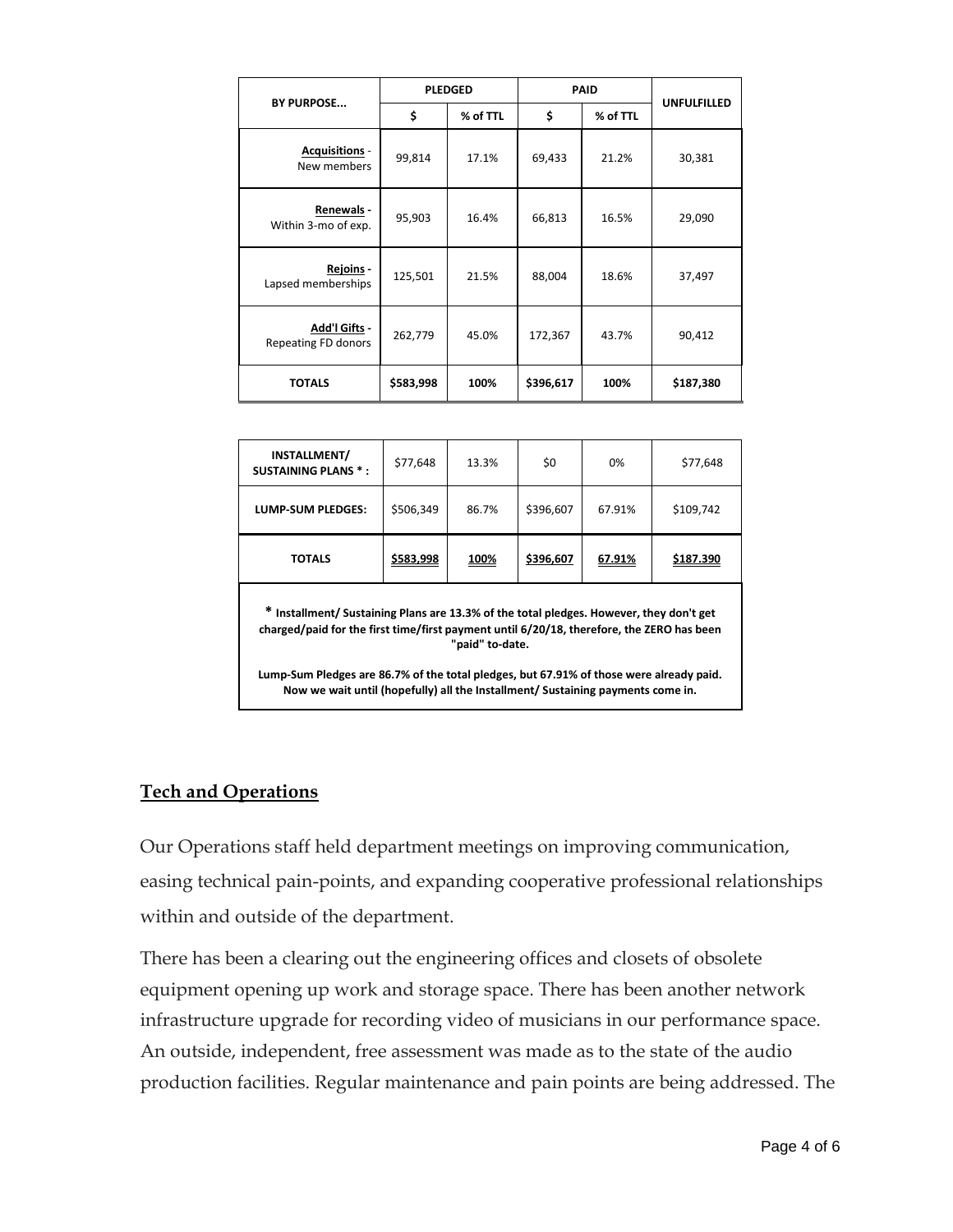continued deployment of staff workstation computers is underway with half of the station being upgraded.

Contracts with communication providers AT&T, Comcast, and Vianet are slated for retirement with Sonic.net being brought in to provide Internet and phone service at a drastically reduced rate. ISDN lines were terminated saving thousands in favor of ipDTL, a subscription service providing equal to or better than service for ~\$2,000 a year. An off-air campaign is being coordinated for Control Room and Studio upgrades. Our soon to be employed, new phone system allows streamlined communication between on-air hosts and Board Operators as well as improving the audio quality of callers. We hope to have it in by the fall.

There has been a purchase of a new Audio Mixing Board and phone system for KPFB and a development setup is in operation. A new station roll out of new Studios and Control Rooms in the fall will reduce operational overhead and streamline productivity as well as restore confidence in the department and station.

New personnel have brought tighter management oversight. The department is engaging in review of schedules to organize the most efficient and productive staff. Operations has set up weekly Operations Dispatches which communicate changes in technology as well as offer a space for staff feedback.

# **Sexual Harassment Training**

Pacifica issued and requested that all permanent employees complete the training, AB 1825: Workplace Harassment Prevention by Friday, May 18, 2018. All KPFA employees have completed the 2-hour training.

#### **Sale of Nakapan & National Office**

KPFA's business manager, Maria Negret, has been overseeing the cleanup, disposing of junk, basically emptying 1921 MLK, also known as Nakapan. This building has been storage for both KPFA and Pacifica National Office for years.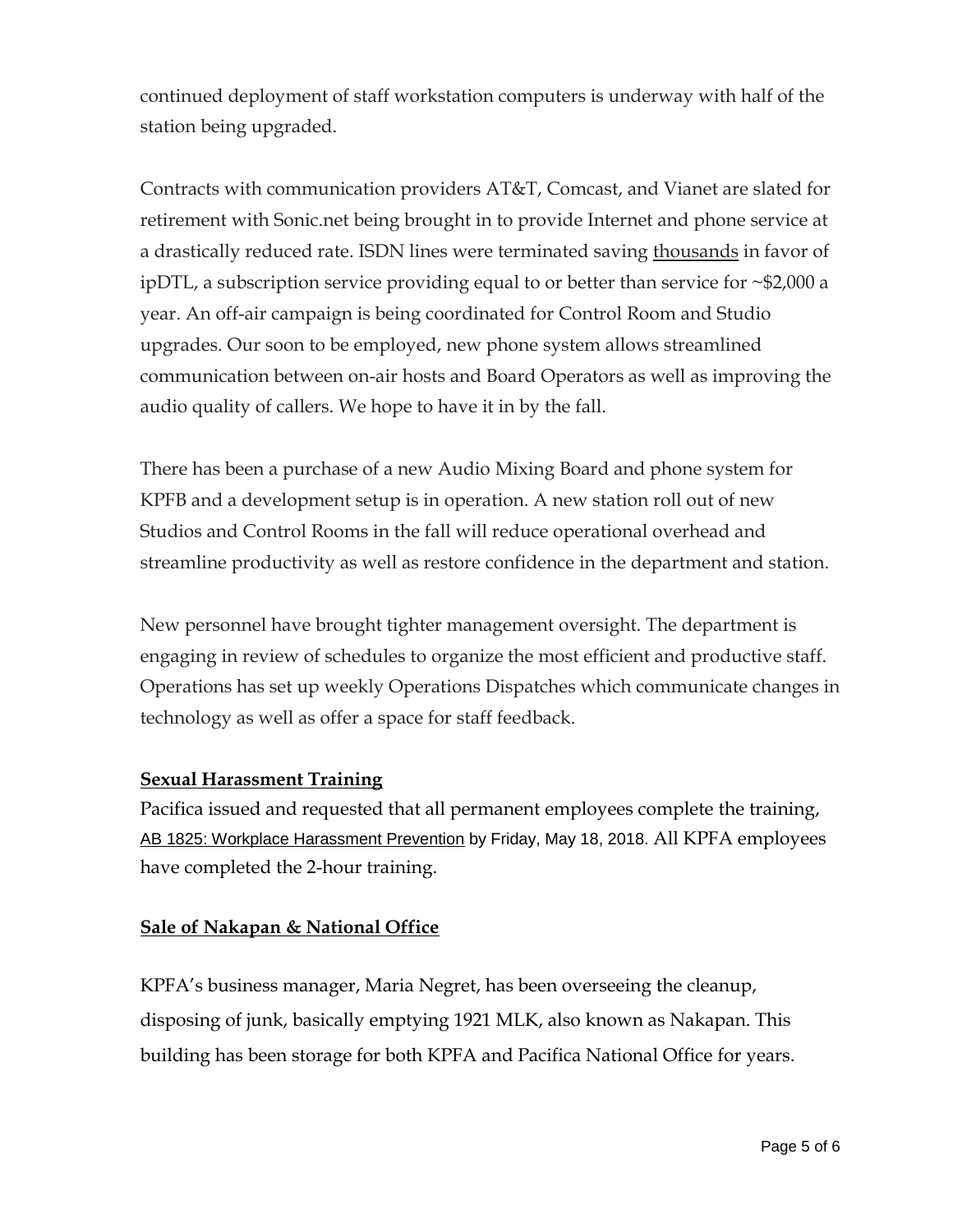# **KPFA**

- Mark Torres and Edgar Toledo from Pacifica Radio Archives flew in on Wednesday, May 9<sup>th</sup> and packed a U-Haul to the ceiling and wall-to-wall with old KPFA reel-to-reel tapes, cassettes, CDs, DVDs, whatever they could find. They also took three old reel-to-reel machines to facilitate the process of archiving these treasures. They worked at least 12-hours that day, yet there's still more for them to take.
- Now that the old tapes are gone, the old files have come back into KPFA's (now dry) storage room.
- Years and years of folios have also come back into KPFA's storage room.
- Envelopes for premium shipments have been put into the phone room cabinets.
- Old equipment has gone to e-waste.
- Garbage has gone into the dumpster!
- Maria's husband trucked two huge radio dishes and a large spool of cable up to the transmitter on Grizzly Peak.

# **National Office**

- In 2013, approximately 150 dusty, mildew boxes full of <u>old</u> work papers, invoices, cancelled checks, payroll and personnel records that were brought from a storage unit to Nakapan. Now they have been taken into national's office. These have been added to the myriad of old records that have been piling up at national office over the years.
- Maria has also been drafted into overseeing the archiving of old Pacifica records to make heads or tails of what's in the boxes.
- Pacifica will be "renting-back" 1925 MLK from the new owners for one year (\$4,500 a month).

#### **CWA Contract Negotiations**

This week we began our first round of discussion about a new contract. CWA and its members are interested in a raise, since it's been three years since their last increase. I'm interested in gaining savings in the benefits package, with a slightly higher co-pay level and employee pay in for spouses.

#### **The KPFA Movie Matinee**